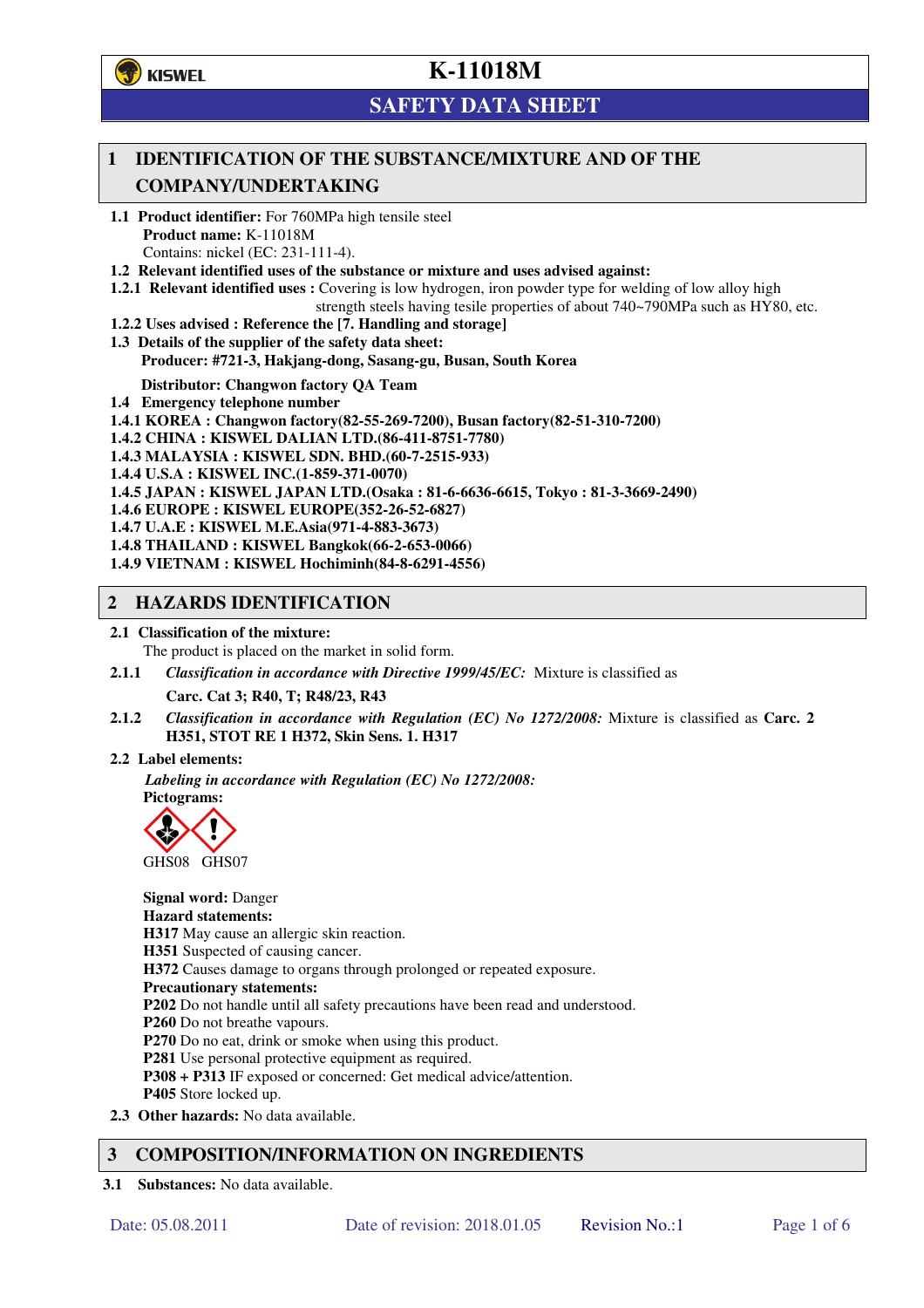## **SAFETY DATA SHEET**

|                               |           |                          | <b>Classification</b>                            |                                                                                                                                                         |                                  |                                     |                                  |                          |
|-------------------------------|-----------|--------------------------|--------------------------------------------------|---------------------------------------------------------------------------------------------------------------------------------------------------------|----------------------------------|-------------------------------------|----------------------------------|--------------------------|
| Substance name                | EC No.    | Registr.<br>$\mathbf{n}$ | 67/548/EEC                                       | <b>Hazard Class</b><br>and<br>Category<br>Code(s)                                                                                                       | <b>Hazard</b><br>state-<br>ment  | Pictogram/<br><b>Signal</b><br>word | Conc.<br>$(\%)$<br><b>Volume</b> | <b>Note</b>              |
| ${}^{1}$ Ferro Silicon        |           | ۰                        | $\blacksquare$                                   |                                                                                                                                                         |                                  |                                     | $1.0 - 3.0$                      | ٠                        |
| <sup>1</sup> Calcium fluoride | 232-188-7 | $\overline{\phantom{0}}$ | $\overline{\phantom{a}}$                         |                                                                                                                                                         | $\overline{a}$                   | $\overline{a}$                      | $3.0 - 7.0$                      | $\overline{\phantom{0}}$ |
| $1$ Iron                      | 231-096-4 | ٠                        |                                                  |                                                                                                                                                         |                                  |                                     | $65.0 - 69.0$                    | ٠                        |
| ${}^{1}$ Limestone            | 215-279-6 | ۰                        | $\overline{a}$                                   |                                                                                                                                                         | ۰                                |                                     | $11.0 - 15.0$                    | $\blacksquare$           |
| $1,2$ Manganese               | 231-105-1 |                          |                                                  |                                                                                                                                                         |                                  | ۰                                   | $0.1 - 1.0$                      | $\blacksquare$           |
| $1,2$ Mica                    |           | ۰                        |                                                  |                                                                                                                                                         |                                  |                                     | $1.0 - 3.0$                      | ٠                        |
| Nickel                        | 231-111-4 |                          | Toxic<br>Carc. Cat 3:<br>R40<br>T: R48/23<br>R43 | Carcinogenicity<br>Carc. 2<br>Specific target<br>organ toxicity -<br>repeated exposure<br>STOT RE1<br>Respiratory/skin<br>sensitisation<br>Skin Sens. 1 | H <sub>351</sub><br>H372<br>H317 | Danger                              | $0.1 - 1.0$                      | S, 7                     |
| <sup>1</sup> Titanium dioxide | 236-675-5 | ۰                        |                                                  |                                                                                                                                                         |                                  |                                     | $1.0 - 3.0$                      | ٠                        |
| <sup>1</sup> Sodium silicate  | 239-981-7 | ٠                        |                                                  |                                                                                                                                                         |                                  |                                     | $1.0 - 3.0$                      |                          |

#### **3.2 Mixtures:** The mixture contains dangerous substances:

<sup>1</sup>Substance is not classified in terms of Regulation (EC) No. 1272/2008 Annex VI.

<sup>2</sup>Substance with workplace exposure limits.

Note S: This substance may not require a label according to Article 17 (see section 1.3 of Annex I) (Table 3.1). This substance may not require a label according to Article 23 of Directive 67/548/EEC (see section 8 of Annex VI to that Directive) (Table 3.2).

Note 7: Alloys containing nickel are classified for skin sensitisation when the release rate of 0,5 µg Ni/cm2/week, as measured by the European Standard reference test method EN 1811, is exceeded.

\* See all the hazard statements in chapter 16.

### **4 FIRST AID MEASURES**

**4.1 Description of first aid measures:** 

**In case of respiratory exposure**: Remove to fresh air and keep at rest. If breathing is difficult or has stopped, administer artificial respiration as necessary. Seek medical attention.

**In case of skin contamination**: Wash contaminated area thoroughly with soap and water. Remove and wash contaminated clothing. If a persistent rash or irritation occurs, seek medical attention.

 **In case of intrusion into eye**: Immediately flush eyes with large amounts of running water for at least 15 minutes, lifting the upper and lower eyelids. Get medical attention.

**In case of oral intake**: Ingestion is considered unlikely due to product form. However, if swallowed do not induce vomiting. Seek medical attention. Advice to doctor: treat symptomatically.

- **4.2 Most important symptoms and effects, both acute and delayed:** No data available.
- **4.3 Indication of any immediate medical attention and special treatment needed:** No data available.

#### **5 FIREFIGHTING MEASURES**

**5.1 Extinguishing media:** 

**Suitable extinguishing media:** Carbon dioxide, dry chemical, water spray. Use extinguishing media appropriate for surrounding fire.

**Unsuitable extinguishing media:** No data available.

**5.2 Special hazards arising from the substance or mixture:** Fire may produce irritating or poisonous gases.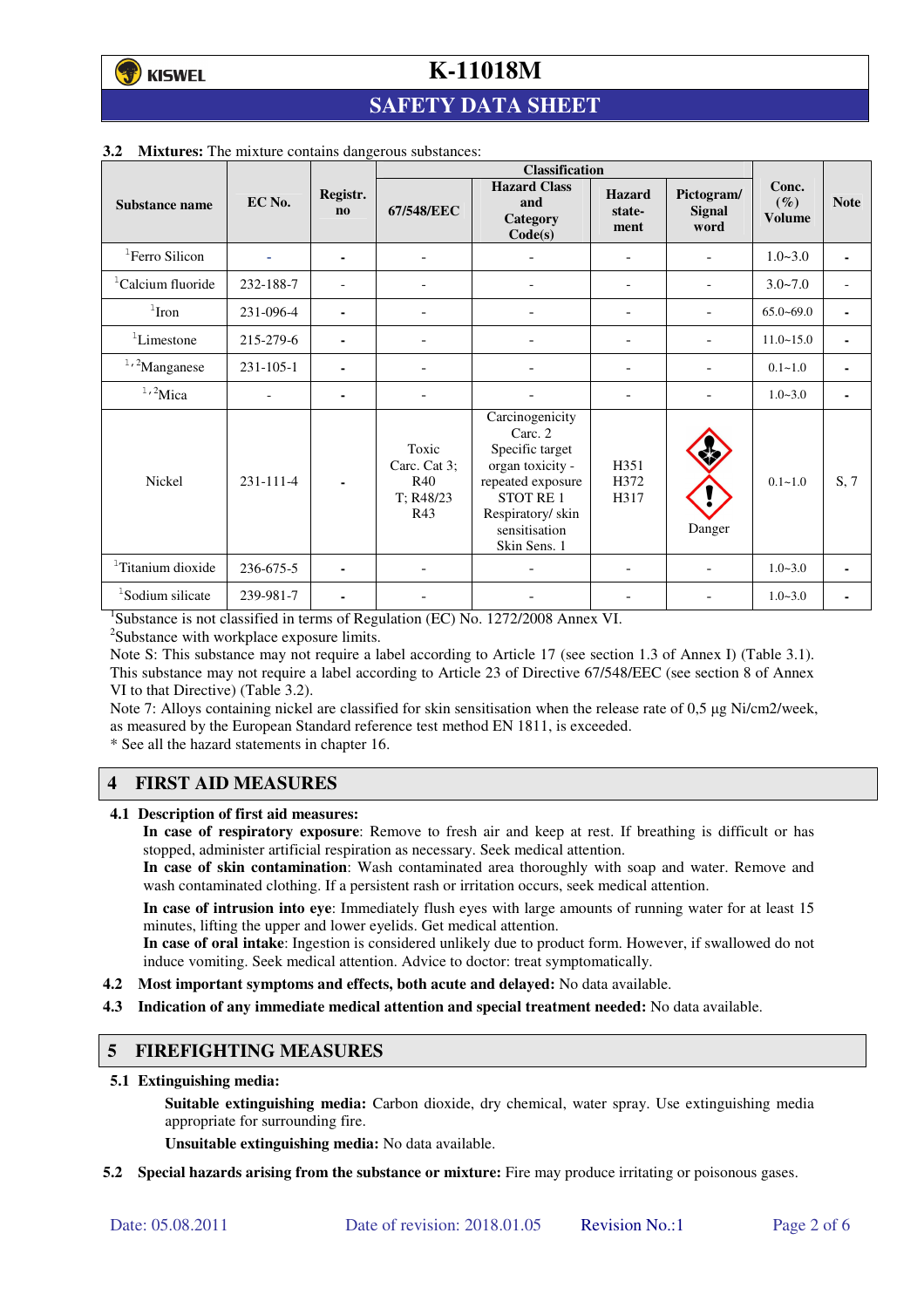

**SAFETY DATA SHEET** 

**5.3 Advice for firefighters:** In the event of a fire, wear self-contained breathing apparatus and protective clothing.

#### **6 ACCIDENTAL RELEASE MEASURES**

**6.1 Personal precautions, protective equipment and emergency procedures:** 

**For non-emergency personnel:** Wear appropriate personal protective equipment as specified in Section 8. Ensure adequate ventilation**.** 

**For emergency responders:** No data available.

**6.2 Environmental precautions:** Avoid dispersal of spilled material and contact with soil, ground and surface water, drains and sewers.

**Methods and material for containment and cleaning up:** Take up mechanically. Collect the material in labeled containers and dispose of according to local and regional authority requirements.

**6.3 Reference to other sections:** See Section 7 for information on safe handling. See Section 8 for information on personal protection equipment. See Section 13 for disposal information.

#### **7 HANDLING AND STORAGE**

- **7.1 Precautions for safe handling:** Welding may produce fumes and gases hazardous to health. Avoid breathing these fumes and gases. Use adequate ventilation. Keep away from sources of ignition. Avoid contact with skin, eyes and clothing. Do not eat, drink and smoke in work areas.
- **7.2 Conditions for safe storage, including any incompatibilities**: Store in cool, dry and well-ventilated place. Keep away from incompatible materials. Keep away from heat and open flame.
- **7.3 Specific end use(s):** No data available.

#### **8 EXPOSURE CONTROLS/PERSONAL PROTECTION**

**8.1 Control parameters:** Exposure limits were not established for this product.

Workplace exposure limits for substances contained in the mixture are listed in *EH40/2005* Workplace exposure limits:

|                             | <b>CAS</b> number | Workplace exposure limit                   |                   |                                                             |                   |                 |  |
|-----------------------------|-------------------|--------------------------------------------|-------------------|-------------------------------------------------------------|-------------------|-----------------|--|
|                             |                   | Long-term<br>exposure limit<br>(8-hour TWA |                   | <b>Short-term exposure</b><br>limit<br>$(15\text{-minute})$ |                   | <b>Comments</b> |  |
| <b>Substance</b>            |                   |                                            |                   |                                                             |                   |                 |  |
|                             |                   |                                            |                   |                                                             |                   |                 |  |
|                             |                   |                                            | reference period) |                                                             | reference period) |                 |  |
|                             |                   | ppm                                        | mg.m <sup>3</sup> | ppm                                                         | mg.m <sup>3</sup> |                 |  |
| Chromium                    | 7440-47-3         |                                            | 0.5               |                                                             |                   |                 |  |
| Limestone/Calcium carbonate | 1317-65-3         |                                            |                   |                                                             |                   |                 |  |
| Total inhalable             |                   |                                            | 10                |                                                             |                   |                 |  |
| Respirable                  |                   |                                            | 4                 |                                                             |                   |                 |  |
| Manganese and its inorganic |                   |                                            |                   |                                                             |                   |                 |  |
| compounds (as Mn)           |                   |                                            | 0.5               |                                                             |                   |                 |  |
| Mica                        | 12001-26-2        |                                            |                   |                                                             |                   |                 |  |
| Total inhalable             |                   |                                            | 10                |                                                             |                   |                 |  |
| Respirable                  |                   |                                            | 0.8               |                                                             |                   |                 |  |
| Titanium dioxide            | 13463-67-7        |                                            |                   |                                                             |                   |                 |  |
| Total inhalable             |                   |                                            | 10                |                                                             |                   |                 |  |
| Resirable                   |                   |                                            | 4                 | $\overline{\phantom{a}}$                                    |                   |                 |  |
| Iron oxide, fume (as Fe)    | 1309-37-1         |                                            | 5                 |                                                             | 10                |                 |  |

\*A skin notation assigned to the OEL identifies the possibility of significant uptake through the skin.

- **8.2 Exposure controls:** Do not eat, drink and smoke. Immediately remove all contaminated clothing. Wash hands before breaks and at the end of work.
- **8.2.1 Appropriate engineering controls:** Use local exhaust ventilation during all welding operations.
- **8.2.2 Individual protection measures, such as personal protective equipment:**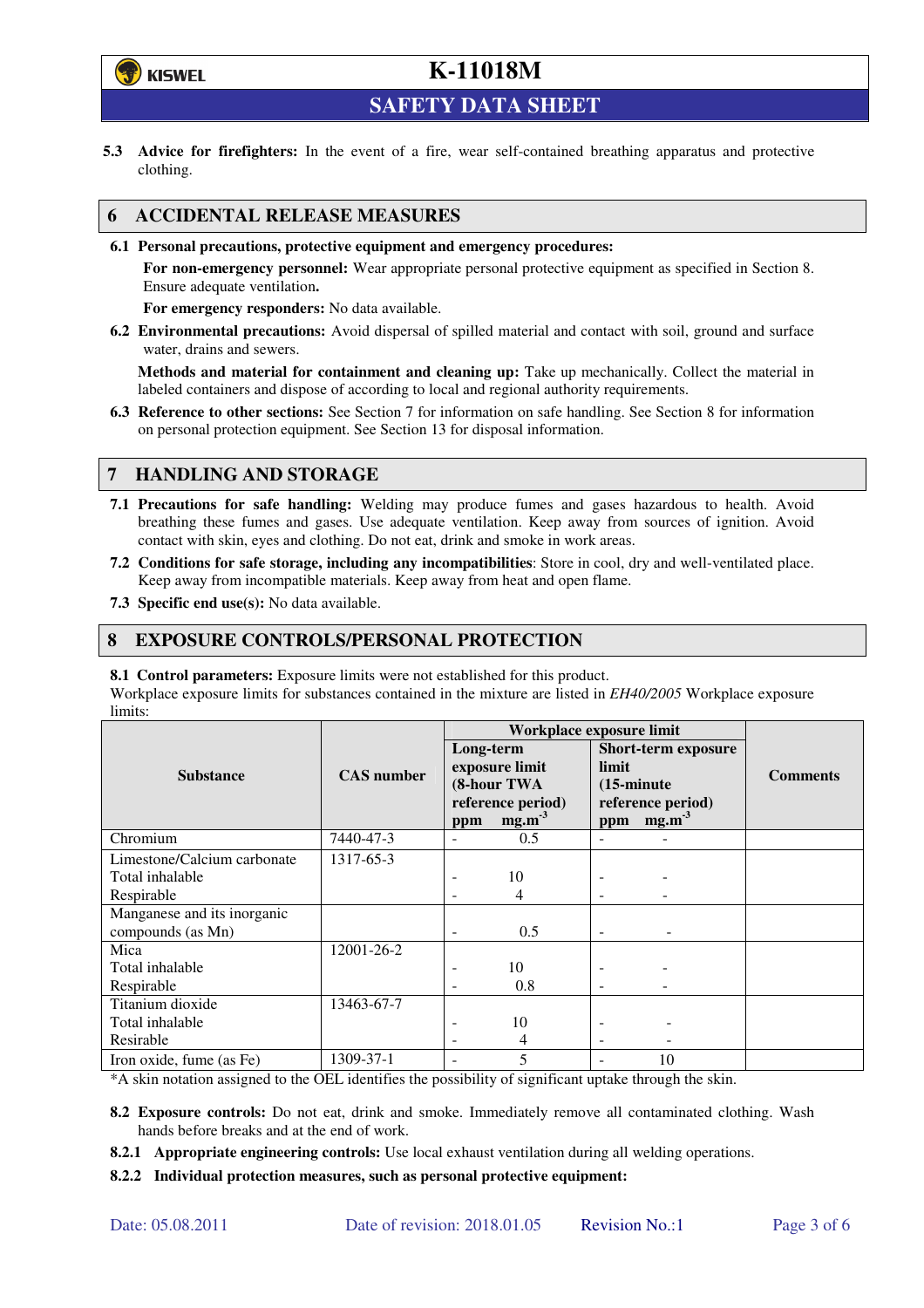

**SAFETY DATA SHEET** 

**8.2.2.1 Eye/face protection:** Always wear eye protection during welding operations, helmet and/or face shield with filter lens.

#### **8.2.2.2 Skin protection:**

**Hand protection:** Wear appropriate protective (welding) gloves during welding. **Other:** Wear appropriate protective clothing and boots.

- **8.2.2.3 Respiratory protection:** If ventilation is insufficient, use appropriate respirator or self-contained breathing apparatus.
- **8.2.2.4 Thermal hazards:** No data available.
- **8.2.3 Environmental exposure controls:** Do not allow to enter sewers, surface and ground water.

#### **9 PHYSICAL AND CHEMICAL PROPERTIES**

#### **9.1 Information on basic physical and chemical properties:**

| 2.1 - 111101 matron on basic physical and chemical properties. |                              |
|----------------------------------------------------------------|------------------------------|
| Appearance:                                                    | solid (metal rod)            |
| Odour:                                                         |                              |
| <b>Odour threshold:</b>                                        | ٠                            |
| pH:                                                            | $\overline{a}$               |
| Melting point/freezing point:                                  | ٠                            |
| Initial boiling point and boiling range:                       | $\qquad \qquad \blacksquare$ |
| <b>Flash point:</b>                                            |                              |
| <b>Evaporation rate:</b>                                       | $\overline{a}$               |
| <b>Flammability (solid, gas):</b>                              | ٠                            |
| <b>Upper/lower flammability or explosive limits:</b>           | $\overline{\phantom{a}}$     |
| Vapour pressure:                                               | $\qquad \qquad \blacksquare$ |
| <b>Vapour density:</b>                                         | ٠                            |
| <b>Relative density:</b>                                       |                              |
| Solubility(ies):                                               |                              |
| Partition coefficient: n-octanol/water:                        | $\qquad \qquad \blacksquare$ |
| <b>Auto-ignition temperature:</b>                              | ۰                            |
| <b>Decomposition temperature:</b>                              | ۰                            |
| <b>Viscosity:</b>                                              |                              |
| <b>Explosive properties:</b>                                   | $\overline{\phantom{a}}$     |
| <b>Oxidising properties:</b>                                   | ۰                            |

**9.2 Other information:** No data available.

#### **10 STABILITY AND REACTIVITY**

**10.1 Reactivity:** No data available.

- **10.2 Chemical stability:** The product is stable under normal conditions. When using it may produce dangerous fumes and gases.
- **10.3 Possibility of hazardous reactions:** No data available.
- **10.4 Conditions to avoid:** Avoid contact with incompatible materials.
- **10.5 Incompatible materials:** Acids, bases, oxidizing agents.
- **10.6 Hazardous decomposition products:** Metal oxide fumes and gases are produced during welding.

### **11 TOXICOLOGICAL INFORMATION**

#### **11.1 Information on toxicological effects:**

The mixture may cause an allergic skin reaction. It is suspected of causing cancer. It causes damage to organs through prolonged or repeated exposure.

### **12 ECOLOGICAL INFORMATION**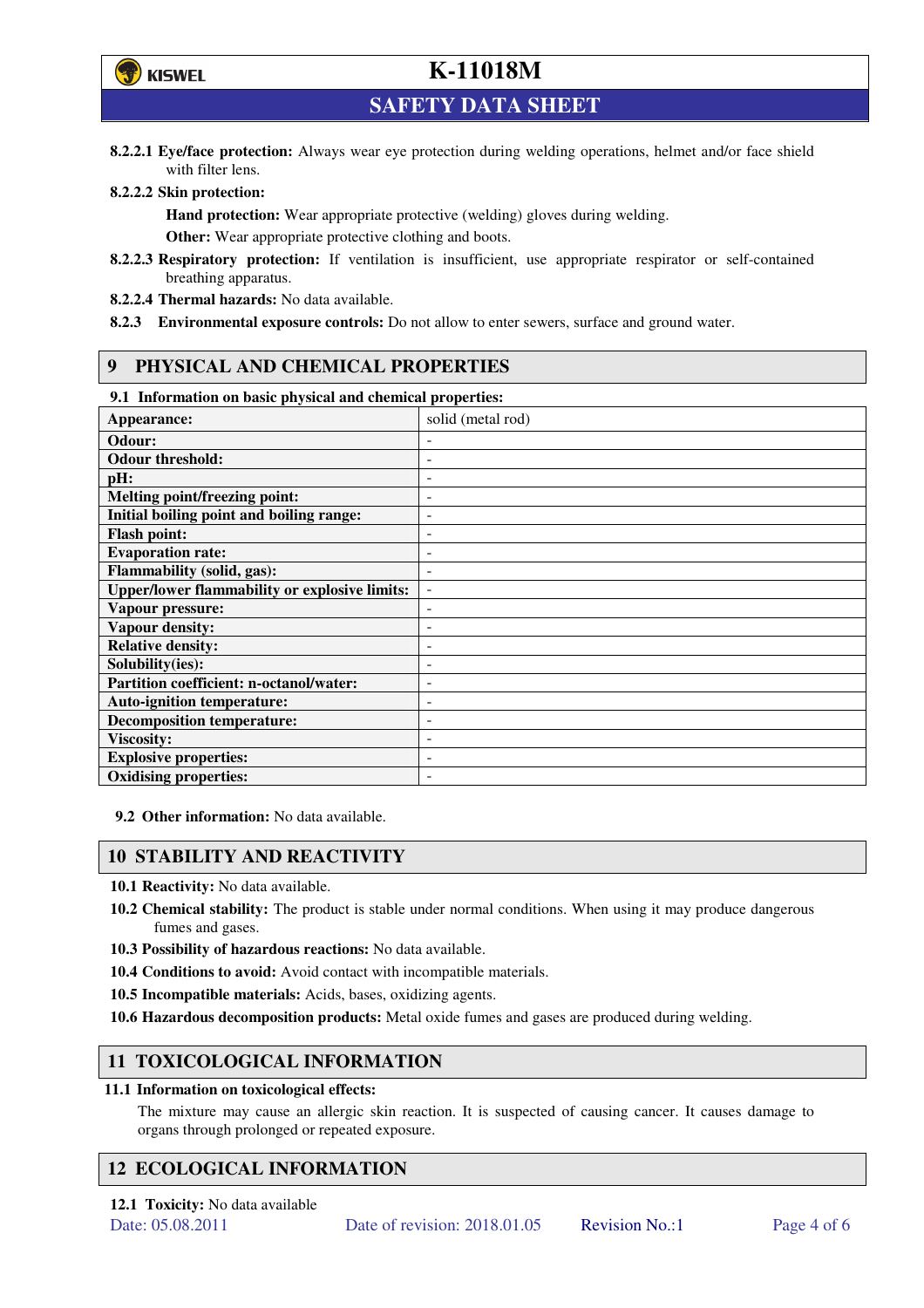

 $\overline{a}$ 

## **K-11018M**

### **SAFETY DATA SHEET**

- **12.2 Persistence and degradability:** No data available.
- **12.3 Bioaccumulative potential:** No data available.
- **12.4 Mobility in soil:** No data available.
- **12.5 Results of PBT and vPvB assessment:** No data available.
- **12.6 Other adverse effects:** No data available.

#### **13 DISPOSAL CONSIDERATIONS**

**13.1 Waste treatment methods:** Dispose off in accordance with local and national regulations.

#### **14 TRANSPORT INFORMATION**

**14.1 ADR/RID/ADN:** The mixture is not subject to international regulations on transport of dangerous goods.

| UN number:                            | - |
|---------------------------------------|---|
| UN proper shipping name:              | - |
| Transport hazard class(es):           | - |
| <b>Packing group:</b>                 | - |
| <b>Environmental hazards:</b>         | - |
| <b>Special precautions for user:</b>  | - |
| <b>Transport in bulk according to</b> |   |
| Annex II of MARPOL73/78 and the       | ÷ |
| <b>IBC</b> Code:                      |   |

**14.2 IMDG:** The mixture is not subject to international regulations on transport of dangerous goods.

**14.3 ICAO/IATA:** The mixture is not subject to international regulations on transport of dangerous goods.

#### **15 REGULATORY INFORMATION**

**15.1 Safety, health and environmental regulations/legislation specific for the substance or mixture:** There are restrictions for nickel under Title VIII of REACH Regulation.

Annex XVII to Regulation (EC) No 1907/2006 - Restrictions on the manufacture, placing on the market and use of certain dangerous substances, mixtures and articles:

Nickel CAS No 7440-02-0 EC No 231-111-4 and its compounds:

1. Shall not be used: (a) in any post assemblies which are inserted into pierced ears and other pierced parts of the human body unless the rate of nickel release from such post assemblies is less than  $0.2 \mu$ g/cm  $2$ /week (migration limit); (b) in articles intended to come into direct and prolonged contact with the skin such as: earrings, — necklaces, bracelets and chains, anklets, finger rings, — wrist-watch cases, watch straps and tighteners, — rivet buttons, tighteners, rivets, zippers and metal marks, when these are used in garments, if the rate of nickel release from the parts of these articles coming into direct and prolonged contact with the skin is greater than 0,5 µg/cm 2 / week. (c) in articles referred to in point (b) where these have a non-nickel coating unless such coating is sufficient to ensure that the rate of nickel release from those parts of such articles coming into direct and prolonged contact with the skin will not exceed 0,5 µg/cm 2 / week for a period of at least two years of normal use of the article.

2. Articles which are the subject of paragraph 1 shall not be placed on the market unless they conform to the requirements set out in that paragraph.

3. The standards adopted by the European Committee for Standardisation (CEN) shall be used as the test methods for demonstrating the conformity of articles to paragraphs 1 and 2.

Corrigendum to Regulation (EC) No 1907/2006 of the European Parliament and of the Council of 18 December 2006 concerning the Registration, Evaluation, Authorization and Restriction of Chemicals (REACH), establishing a European Chemicals Agency, amending Directive 1999/45/EC and repealing Council Regulation (EEC) No 793/93 and Commission Regulation (EC) No 1488/94 as well as Council Directive 76/769/EEC and Commission Directives 91/155/EEC, 93/67/EEC, 93/105/EC and 2000/21/EC (OJ L 396, 30.12.2006);